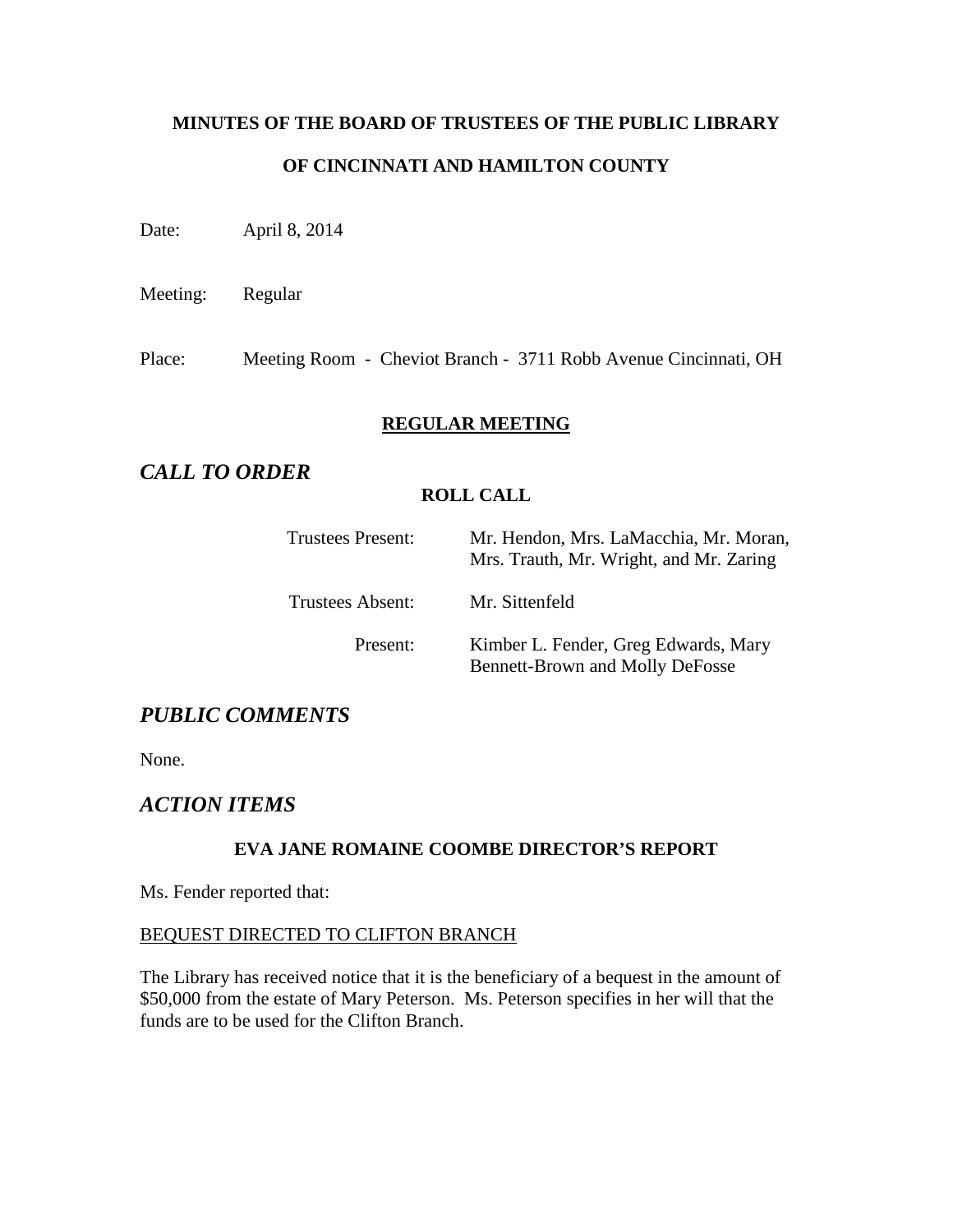## OHIO LIBRARY COUNCIL LEGISLATIVE DAY

The Ohio Library Council's (OLC) annual legislative day was held April 2. Library staff met with all but one of the ten Senators and Representatives representing Hamilton County. She presented testimony at the House Finance and Appropriations Committee on an amendment to the Mid-Biennium Review (MBR) HB 483 that, if passed, will increase the Public Library Fund percentage from 1.66% to 2.0% resulting in an increase in funding to public libraries across the State. This increase would restore the 4% funding decrease libraries received from tax changes included in the fiscal year 2014-15 budget bill passed in June 2013.

## UPCOMING PRESENTATIONS

She will be presenting at the Computers in Libraries Conference in Washington DC on April 9. The title of the presentation is "Community Impact: Tactics & Recognition".

She will also be presenting at United Way's Community Leader's Conference in Baltimore on May 13. Because the cost of attending must be paid by the speaker, Board President Ross Wright approved expense reimbursement for her participation in this conference, before she agreed to present.

## EARLY CHILDHOOD STANDARDS AND ASSESSMENT TEAM

She has been asked to serve on the Ohio Department of Education's Early Childhood Standards and Assessment Team. The team will meet monthly in Columbus for the remainder of 2014. The task of the team is to make recommendations regarding the implementation of Ohio's comprehensive early learning and development standards for birth to Kindergarten and Ohio's Ready for Kindergarten, the new early assessment system.

## RUFUS UPDATES REPLACE MEMOS

In the past, many items were reported to staff through internal memos. Beginning in January, Administration began sending a Friday newsletter called *Rufus Update* to all staff. The *Rufus Update* is short and strategic; designed to keep all staff informed on a variety of topics from policy changes to staff appointments. So far, we've not sent out a single memo this year. The *Rufus Update* is posted on the Intranet and emailed to every staff member.

Mr. Moran requested to add the Board to the distribution.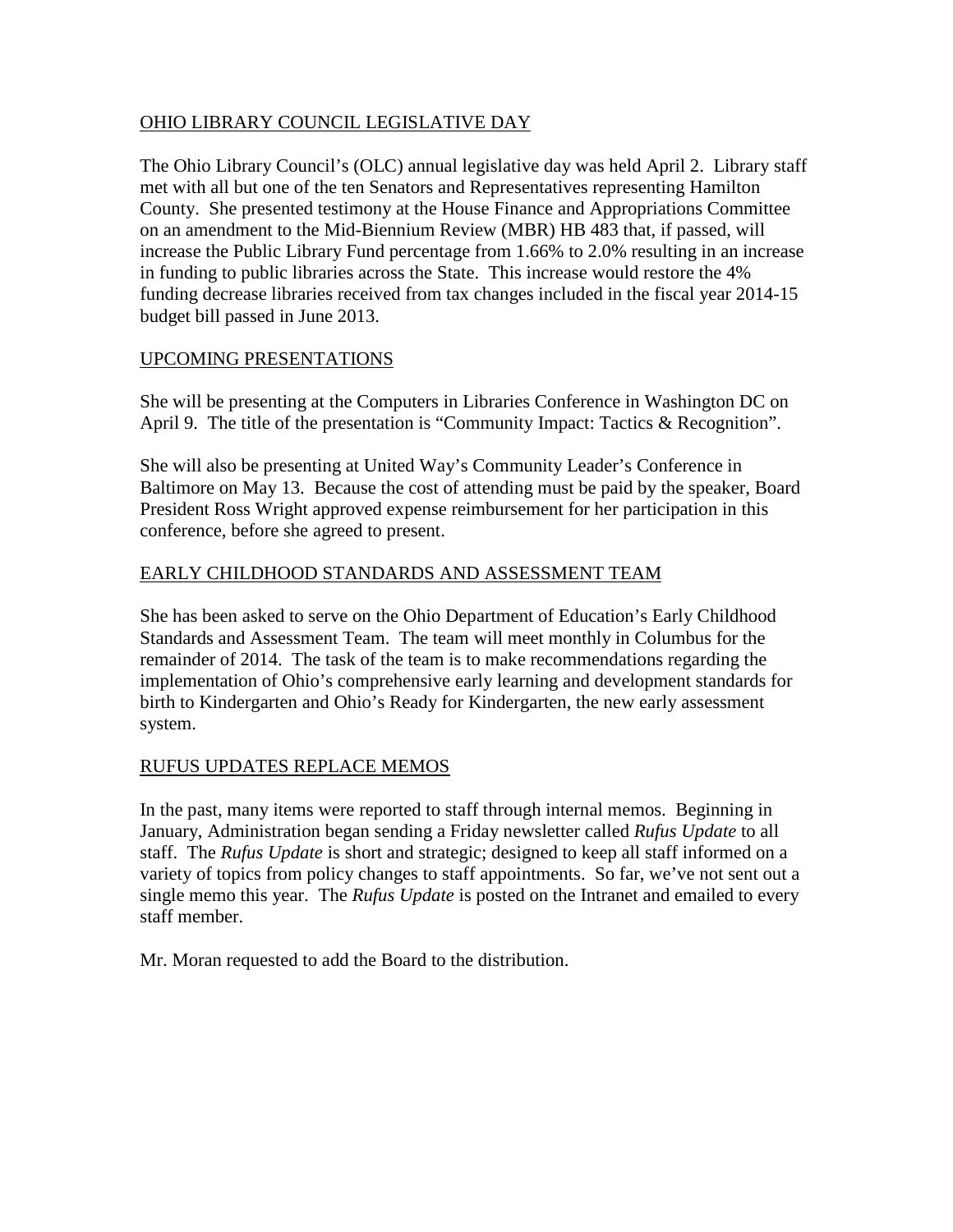## LIBRARY MENTIONED IN CINCINNATI MAGAZINE

"Power Play" in the April issue of *Cincinnati Magazine,* lists fun things to do with kids. In the "L is for Library" entry our Library, and neighboring Clermont County Public Library, are featured for the great programs we have for kids.

## LIBRARY RECEIVES SEVERAL BESTS FROM CITYBEAT

The Popular Library is featured in *CityBeat's* 2014 Best of Cincinnati edition, receiving Best of City for their CD of the Month Club, Listen to This! series, and for a program held in October by Cincinnati musicologist, David Lewis. The Friends of the Public Library's Warehouse was ranked second in the "Best Bookstore (non-chain)" category by *CityBeat's* readers.

## CUSTOMER RELATIONSHIP MANAGEMENT SOFTWARE

For the past several months our Library has been working with four other libraries across the country and OrangeBoy, the firm that provides our cardholder surveys and strategic planning assistance, to develop customer relationship management (CRM) software for public library use. This software, named Savannah, has been in beta but is now ready for production use. With this software, we will be able to more effectively market our services by using a targeted rather than a scattershot approach. We will be starting with messages to new cardholders and messages to those who have not used the Library for a while. Over the next year we will monitor the impact of this new marketing tool to determine whether or not to continue its use.

## OHIO LIBRARY COUNCIL 2015 ANNUAL CONVENTION

The Ohio Library Council (OLC) has selected Cincinnati for its' 2015 annual convention. The convention has not been held in Cincinnati since 2004. We are pleased to once again host our colleagues from across the State and share with them our wonderful Library. Final dates for the convention have not yet been determined.

## AMERICAN LIBRARY ASSOCIATION LEGISLATIVE DAY

The American Library Association's (ALA) legislative day will be held May 5-6 in Washington DC. As we have for the past several years, we will send 1-2 staff members to meet with our Congressmen. We will again be emphasizing the eBook issue as we continue to seek a solution to the problem of publishers refusing to sell or license their books to public libraries.

## LIBRARY FOUNDATION AND FRIENDS

The Friends of the Library Harrison Branch book sale grossed \$6,075. With this sale the Friends met their budget for branch book sales for fiscal year 2014. The Friends fiscal year ends March 31. The next branch sale will be at the Symmes Branch April 24-26.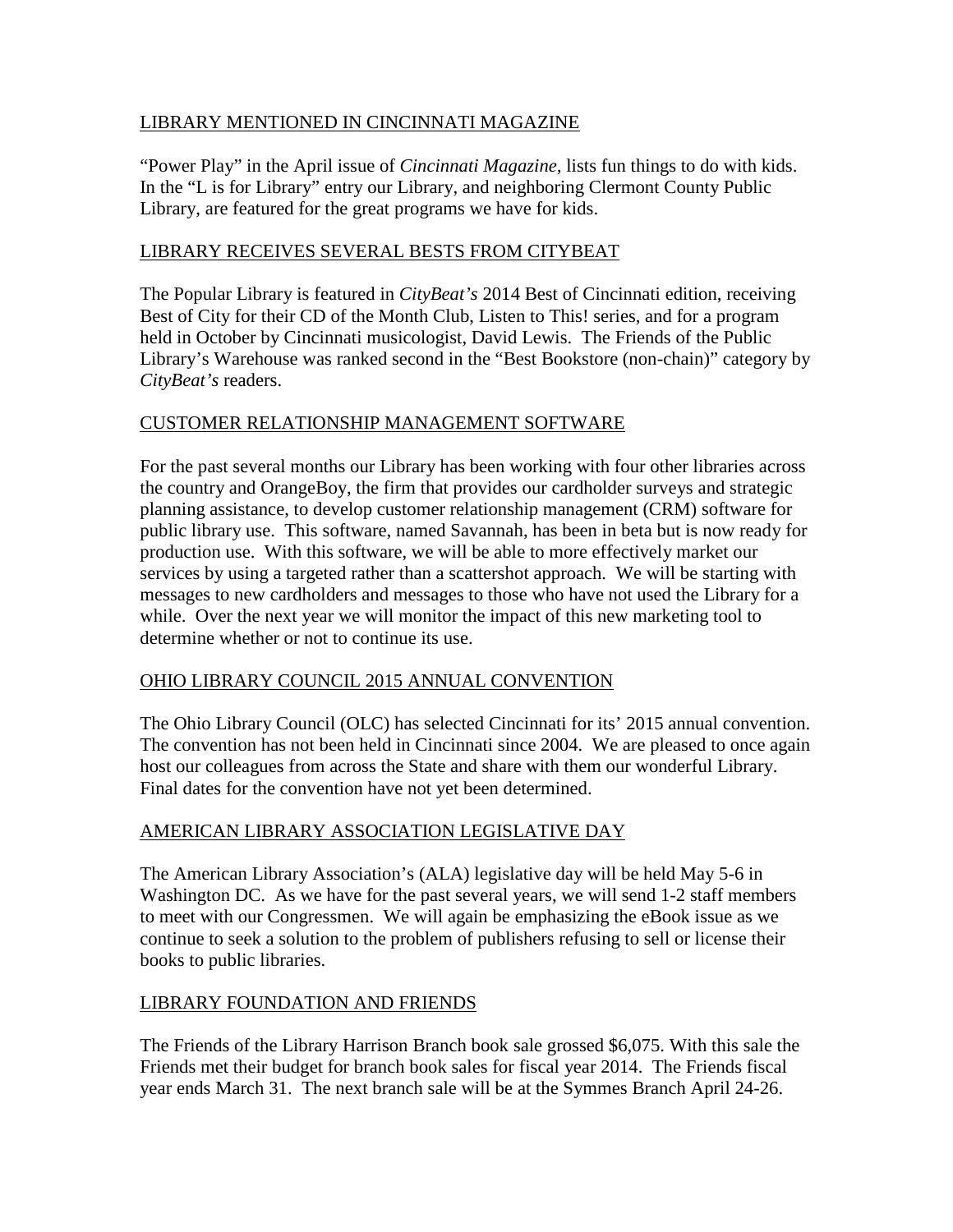The Friends annual and quarterly meetings will be held May 9 at 11:30 and 12:00 respectively at the Main Library.

The Foundation received a partial distribution in the amount of \$200,000 from the estate of Bernice Robin. The bequest is unrestricted. Notice of the bequest was reported to the Board in February 2013.

The Foundation's Befriend a Branch program provided each branch a minimum of \$50. Approximately \$2,500 was spent. These funds will be used to enhance programs or services for each branch, including items such as posters, craft materials, stickers, bookmarks, and games.

The Foundation has secured several donations in support of the Summer Learning Program including:

Newmans Own Foundation - \$15,000 (recommended by Kroger) Kroger - \$5,000 Wing Eye Care - \$2,000 Western & Southern Financial Fund \$5,000 (a commitment for next 3 years) Duke Energy Foundation - \$20,000

The Library Foundation was awarded a grant of \$25,000 from the Ohio Valley Foundation to purchase nine additional AfterSchool Edge systems for installation in branches this spring. The Foundation is also purchasing a device for use in the William Hueneke Homework Center in the Main Library, bringing the total to 10 additional AfterSchool Edges for the Library. These purchases expand AfterSchool Edge systems to nearly all Library locations. AfterSchool Edge is an interactive computer designed for elementary school aged children that includes 50 educational software titles.

The Foundation's next quarterly meeting will be held on April 30.

Ms. LaMacchia moved that the Board approve the report as filed. Mr. Hendon seconded.

Voting for the motion: Mr. Moran, Mrs. Trauth, Mr. Zaring, Mrs. LaMacchia, Mr. Hendon, and Mr. Wright…6 ayes. The motion carried. **(05-2014)**.

## **LIBRARY OPERATIONS – FACILITIES COMMITTEE REPORT**

Mr. Hendon reported that:

#### CLIFTON/ST. BERNARD/READING PROJECTS

Bids for all three branch library projects have now been received and it is possible to set the projects budget. Including contracts, contingency, architectural fees, construction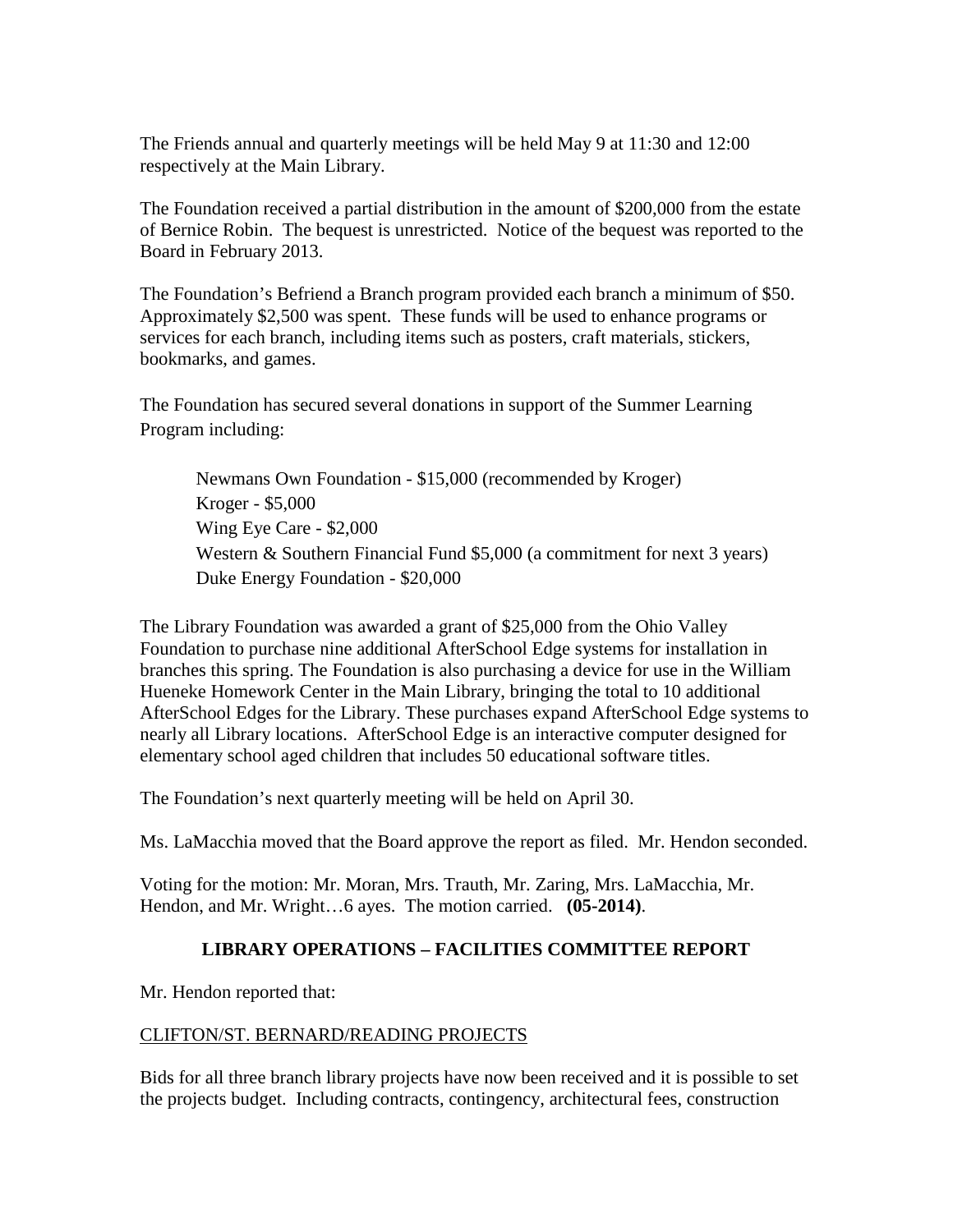management fees, abatement, geothermal testing, furniture, surveys and other miscellaneous costs, the total project cost for all three branches is \$11,344,736, \$319,736 over the project budget of \$11,025,000 previously established. This overage is due entirely to the bids for St. Bernard and Reading coming in nearly \$350,000 over the published estimates in spite of the General Trades bid being more than \$300,000 under the estimate. We are requesting Board approval of this increased project amount.

#### *Contract Confirmation:*

On March 4, 2014, bids were received for the Clifton Branch project and the Geothermal Borefields. The bid results have been reviewed with Committee Chair Bob Hendon.

We request the Board approve the Construction Budget including a contingency of 10% as follows:

| <b>Trade Contract</b>        | Contractor                 | Bid            |
|------------------------------|----------------------------|----------------|
| <b>General Trades</b>        | Graybach                   | \$2,632,900.00 |
| <b>Geothermal Borefields</b> | <b>Geothermal Services</b> | \$83,500.00    |
| Contingency                  |                            | \$271,640.00   |
| <b>Construction Budget</b>   |                            | \$2,988,040.00 |

*Contract Confirmation:*

On April 1, 2014, bids were received for the St. Bernard/Reading Branch project and on March 4, 2014 bids for Geothermal Borefields were received. Bids were reviewed with Committee Chair Bob Hendon.

We request the Board approve the Construction Budget including a contingency of 7.5% as follows:

| <b>Trade Contract</b>              | Contractor                     | Bid            |
|------------------------------------|--------------------------------|----------------|
| <b>General Trades</b>              | Graybach                       | \$1,377,898.00 |
| Masonry                            | Weisbrod Masonry               | \$337,000.00   |
| <b>Structural and Misc. Metals</b> | <b>Avenue Fabricating</b>      | \$553,371.00   |
| Roofing $*$                        | Kalkreuth Roofing              | \$221,970.00   |
| <b>Glazing and Metal Panels</b>    | Hemm's Glass Shops             | \$619,995.00   |
| Drywall and Acoustical Ceiling     | <b>Valley Interior Systems</b> | \$590,000.00   |
| Plumbing                           | <b>Triton Services</b>         | \$204,120.00   |
| <b>HVAC</b>                        | <b>Triton Services</b>         | \$748,000.00   |
| Electric                           | Delta Electrical               | \$581,000.00   |
| Geothermal Borefields              | <b>Geothermal Services</b>     | \$201,800.00   |
| Contingency                        |                                | \$387,629.00   |
| <b>Total</b>                       |                                | \$5,822,681.00 |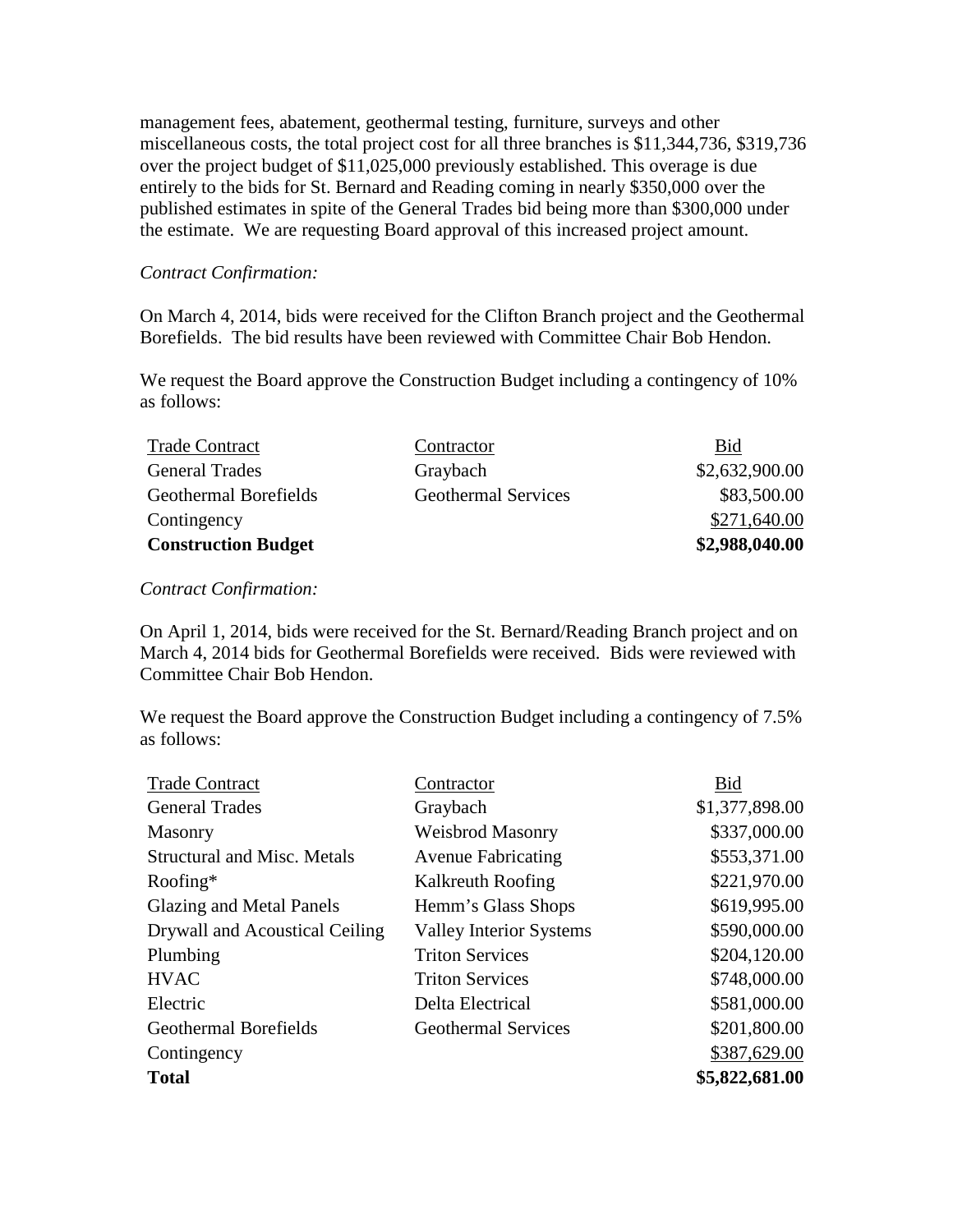\*This recommendation includes taking the deduct alternate of \$180,829 to switch from a built-up roof to a standard EPDM.

Mr. Moran inquired if we have worked with Graybach in the past. Kim Fender replied we have not but the Architect and Construction Manager have worked with them and have confidence they can do it.

We are requesting authorization for the Director to approve change orders that do not increase the overall budget and to execute the Certificates of Substantial Completion. All change orders will be reported to the Board for confirmation.

Finally, we are requesting authorization to hold award of the Structural Steel and Drywall contracts pending further investigation of the costs of the contract. If we find that scope changes could significantly reduce the costs, we will request that the Board reject these two bids and authorize re-bidding. We will complete our investigations within the 60 day window for bid review.

*For information only:*

## GROUNDBREAKINGS SET FOR THREE PROJECTS

Groundbreakings for the Clifton, Reading and St. Bernard projects will take place on April 21<sup>st</sup> starting with Clifton at 1:15, moving to Reading at 2:30 and finishing up at St. Bernard at 4:00. Shuttles starting at the Main Library will be available for Trustees and Administrative staff attending the events. The communities are very excited about these projects and we expect a good turnout for the events.

## AVONDALE ADA PROJECT UPDATE

The new structure is under roof and drywall is being hung and finished. The cut through connecting the addition with the existing building is underway, and a date has been set for Duke to set a pole allowing for the elevator to be installed. A shutdown date, allowing for the completion of all interior work, and the re-opening date have not yet been finalized.

The following change orders have been approved and are submitted for confirmation.

Change Order No. 101 in the amount of \$3,400.00 to Triton Services, Inc. to add temporary tenting and heating at the project site.

Change Order No. 102 in the amount of \$9,837.00 to Triton Services, Inc., for repairs to and painting ceilings in the adult reading room and rotunda.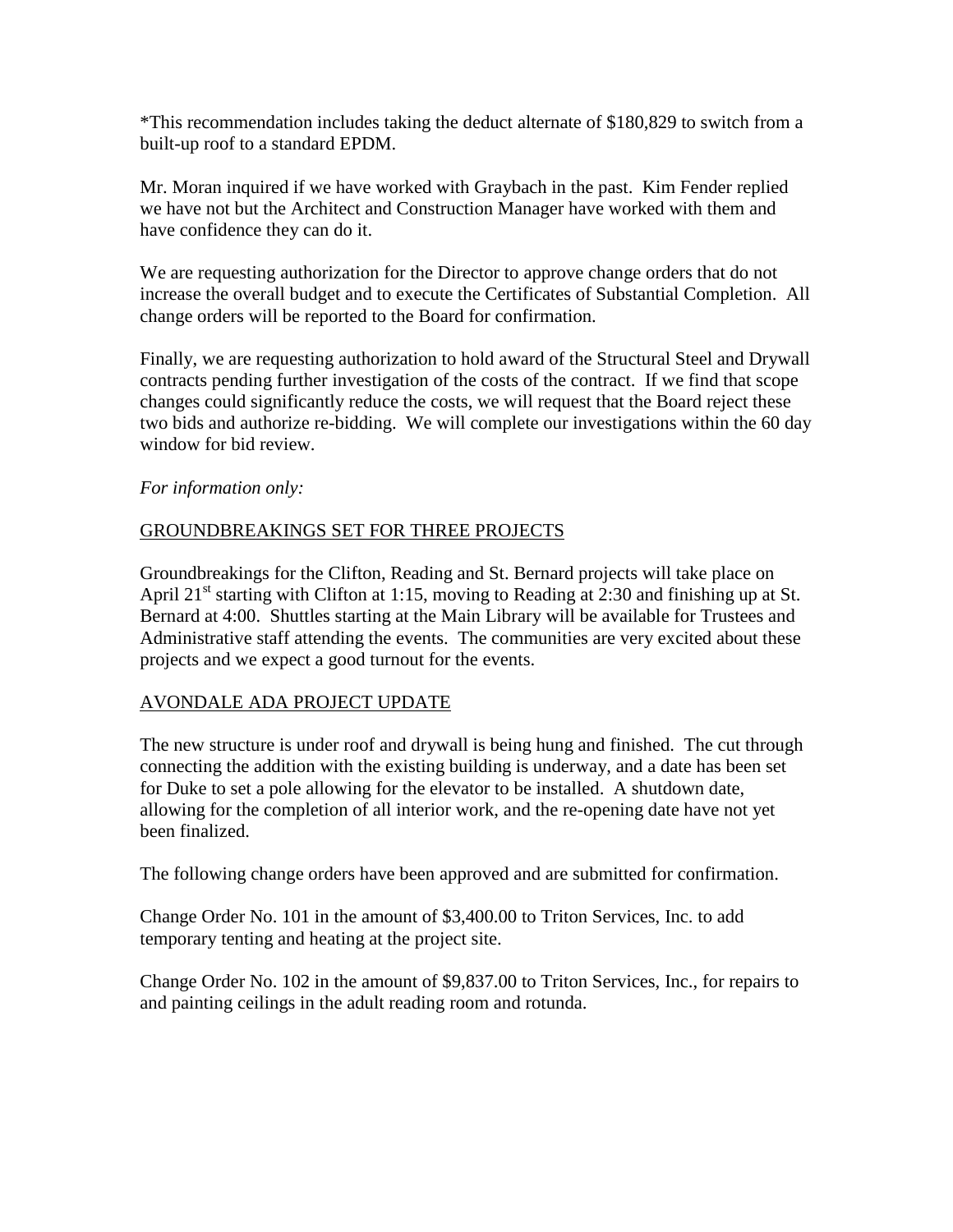## FACILITY OPERATIONS DEPARTMENT REORGANIZED

As previously reported to the Board, an assessment of the Library's Facility Operations was recently conducted. While the assessment indicated that sufficient resources were being allocated toward maintaining Library facilities, a review of processes and organization was recommended to ensure those resources were apportioned appropriately to maximize efficiencies. Following that review a number of changes are being implemented. The position of Maintenance and Custodial Services Manager was eliminated, and the Help Desk was eliminated along with the manager and two support staff positions. Impacted staff has an opportunity to apply for currently vacant positions in the Library. A new structure is being put in place that includes three teams: Maintenance, HVAC, and Custodial, each with a team leader. The current Construction Manager position is retained. The Lead positions are designed to be hands-on managers who are out in the fields managing and assisting in the work being performed. Facility Operations will continue to be overseen by Jeff Gerrein, Facility Operations Manager.

## GAMBLE MONTESSORI STUDENTS TO PAINT PLANTERS

Students at Gamble Montessori will be painting planters in the Reading Garden for their intersession art project. The school provides all the painting materials, the Library approves the design and the students are supervised by their teacher Jen Colson.

## DUGAN & MEYERS TO ASSIST WITH FACILITIES PLANNING

We are planning to hire Dugan & Meyers, the second ranked construction management firm for the construction projects, to assist with cost estimating and feasibility of accessibility projects for the remaining non-accessible Library-owned branches, Madisonville, Price Hill and Walnut Hills.

Mr. Hendon moved that the Board approve the report as filed. Mr. Moran seconded.

Voting for the motion: Mr. Moran, Mrs. Trauth, Mr. Zaring, Mrs. LaMacchia, Mr. Hendon, and Mr. Wright…6 ayes. The motion carried. **(06-2014)**.

## **FINANCE & AUDIT COMMITTEE REPORT**

Mr. Zaring reported:

The Library is required to submit its annual budget to Hamilton County by May 31, 2014. The proposed 2015 operating budget balances current funding expectations, current operating costs and capital project plans. The capital budget has been constructed on the basis of need – that is, what's needed to fund top priorities for capital building and improvement projects.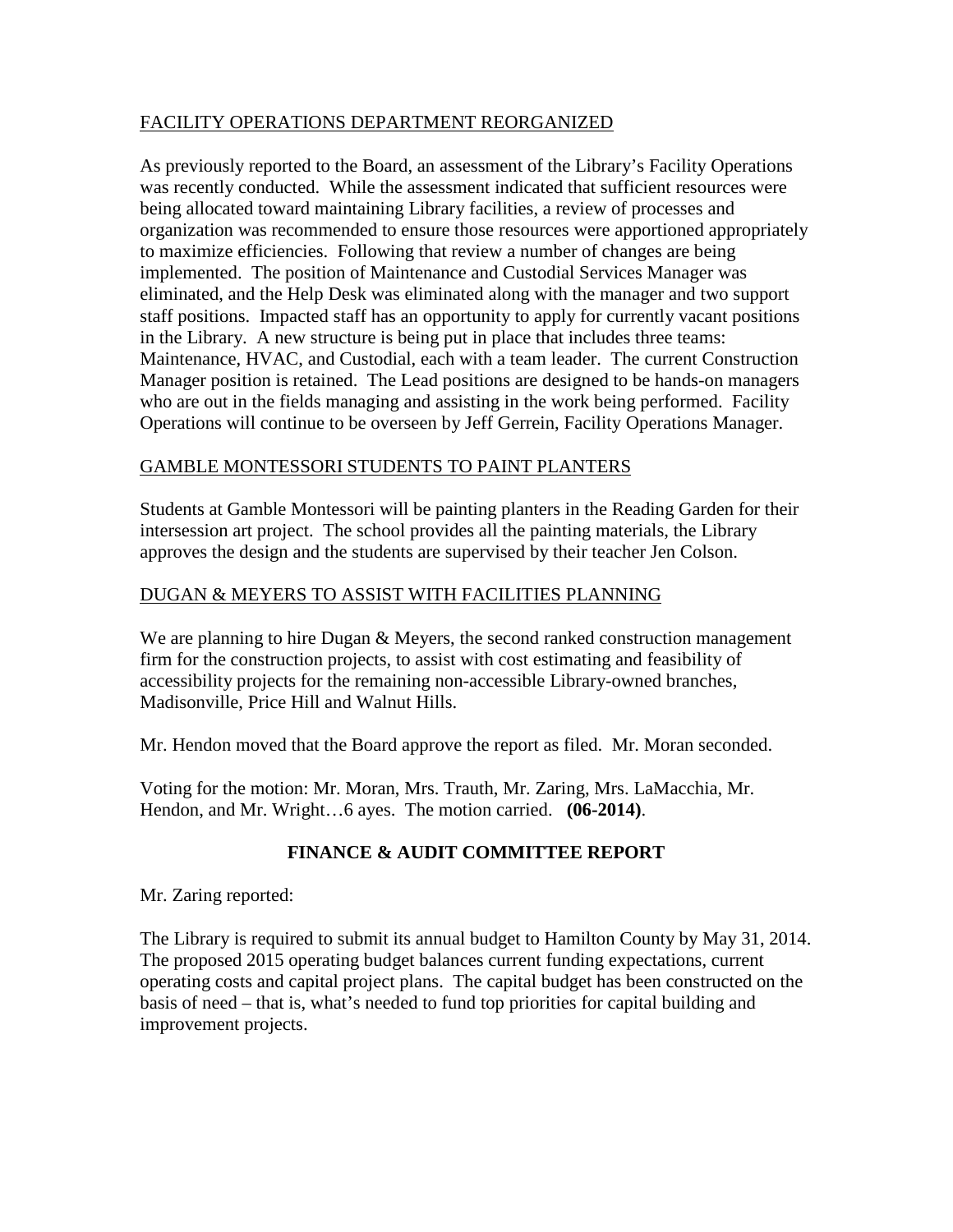#### OPERATING BUDGET

The proposed operating budget of \$56,309,140 is 3% more than 2014 appropriations. It provides allowances for increases in salary rates and other categories of expenditure in support of the strategic plan of the organization.

### CAPITAL BUDGET

The budget includes future plans for a branch in western Hamilton County and ongoing accessibility projects. Based on population data, western Hamilton County is growing more than any other area in the county.

| <b>PROJECT</b>                 | <b>COST ESTIMATE</b> |
|--------------------------------|----------------------|
| Ongoing Maintenance 2013-2015  | 3,500,000            |
| <b>Western Hamilton County</b> | 5,000,000            |
| <b>Branch Accessibility</b>    | 4,306,675            |
| <b>TOTAL</b>                   | 12,806,675           |

#### **CONTINGENCIES**

The budget reserves two contingencies  $- a $1,650,000$  operating contingency (3%) in the General Fund and a \$2,000,000 capital contingency in the Building and Repair Fund.

#### FUNDING – CARRYFORWARD & REQUIRED NEW FUNDING

The General Fund expects to end 2014 with \$5,840,000 of available funding. To fund the 2015 budget, the Library will need intergovernmental revenue totaling \$62.9 million. The source of that revenue is the Public Library Fund and local property taxes. For budget purposes, property tax receipts for 2015 are estimated at \$18,151,261 which is the amount certified during the 2013 levy process. The balance of the revenue, \$44,748,739, is being requested from the PLF.

#### TOTAL BUDGET COMPARISON

The following chart compares 2014 appropriations with the 2015 Budget for the General Fund.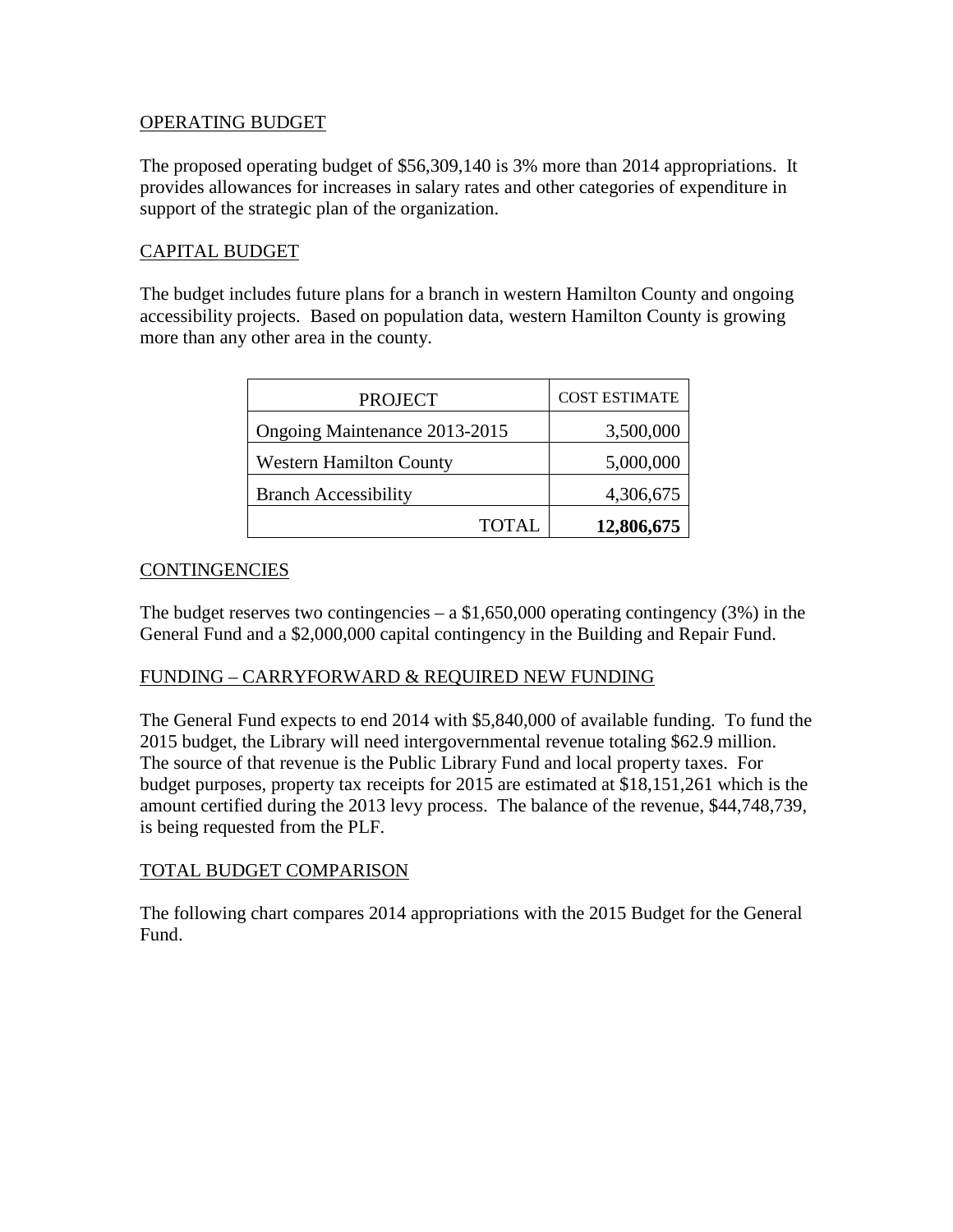#### **The Public Library of Cincinnati and Hamilton County 2015 BUDGET**

#### **General Fund**

|                            | 2014 Budget   | 2015 Budget   | Change |
|----------------------------|---------------|---------------|--------|
| <b>Beginning Balance</b>   | 14,400,000.00 | 5,840,000.00  |        |
|                            |               |               |        |
| <b>Public Library Fund</b> | 35,347,360.00 | 44,748,739.00 | 27%    |
| Local Tax Lew              | 17,510,160.00 | 18,151,261.00 |        |
| Subtotal                   | 52,857,520.00 | 62,900,000.00 |        |
| Other Library Revenue      | 2,132,480.00  | 2,025,815.00  |        |
| <b>Total Receipts</b>      | 54,990,000.00 | 64,925,815.00 | 18%    |
|                            |               |               |        |
| Operating Expenditure      | 54,550,000.00 | 56,309,140.00 | 3%     |
| <b>Transfers Out</b>       | 9,000,000.00  | 12,806,675.00 |        |
| <b>Total Expenditure</b>   | 63.550.000.00 | 69.115.815.00 | 9%     |
|                            | 5,840,000.00  | 1,650,000.00  |        |
| <b>Ending Balance</b>      |               |               |        |
| Less Contingency           |               | 1,650,000.00  |        |
| <b>Available Balance</b>   | 5,840,000.00  |               |        |

#### INSURANCE RENEWAL

As you may recall, our renewal last year resulted in a savings from the prior year. We recently received our insurance renewal rates for the period March 31, 2014 – March 31, 2015 which included only a slight increase of 2.7% in premiums. In addition, this year we plan to add a \$1 million Cyber liability policy at an estimated annual premium of \$10,000. Our agent from Wells Fargo indicated that our current coverage for Directors & Officers Liability which includes an additional \$10 million excess coverage is considered in the high end of the range for our peer group using industry standards. They have recommended that the Board review this coverage and determine if it is still desired. Our coverage without this excess policy is \$10 million. The premium for the excess \$10 million is \$16,803 per year. We are requesting the Board make a determination to continue with the coverage as it exists currently or reduce it based on the recommendation of Wells Fargo.

Mr. Zaring moved that the Board approve the budget as presented and that the Board eliminate the excess Directors and Officers coverage and maintain the \$10 million primary policy. Mr. Moran seconded.

Voting for the motion: Mr. Moran, Mrs. Trauth, Mr. Zaring, Mrs. LaMacchia, Mr. Hendon, and Mr. Wright…6 ayes. The motion carried. **(07-2014)**.

#### **HUMAN RESOURCES COMMITTEE REPORT**

Mrs. Trauth reported: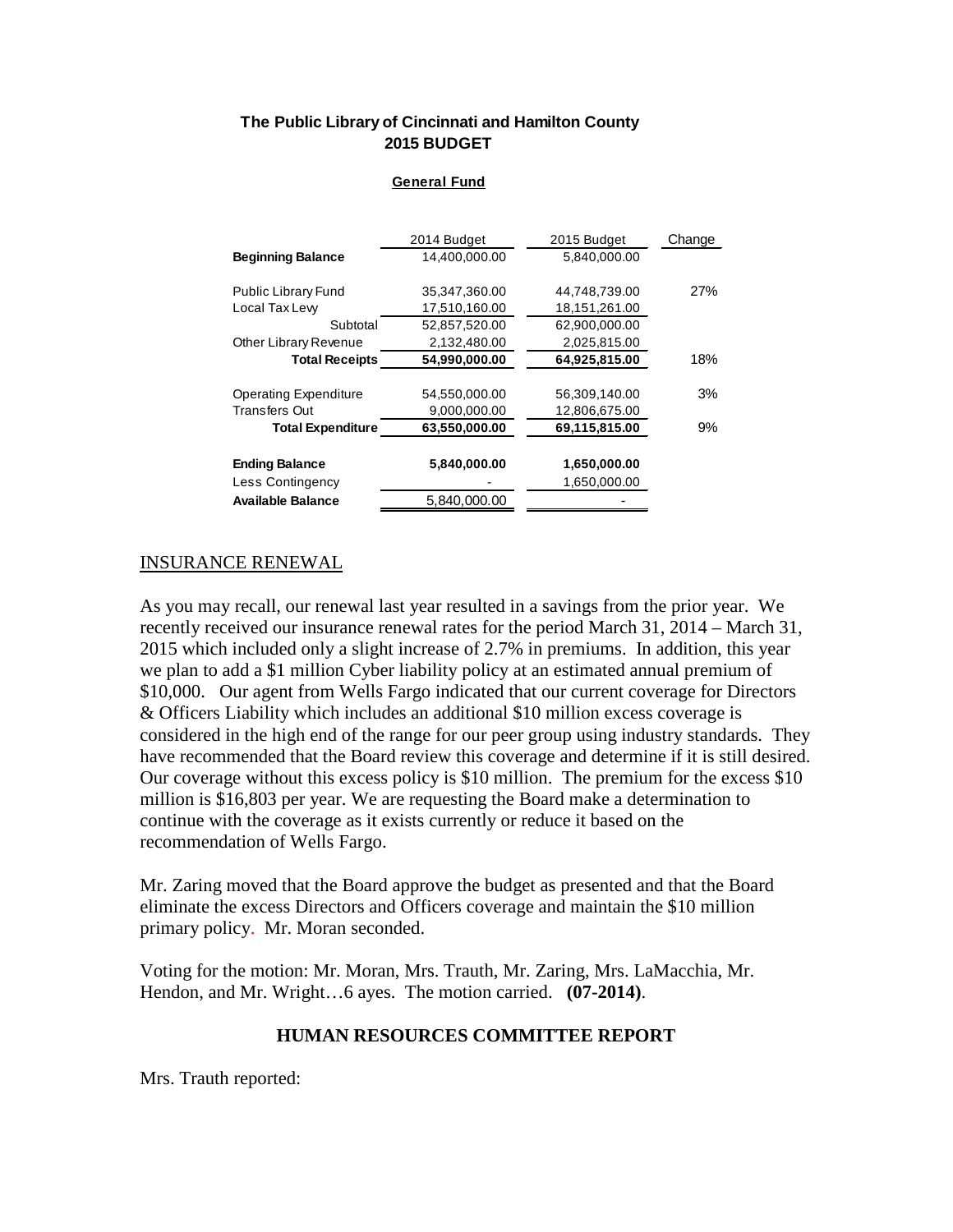#### CORE GROUP BENEFITS

The renewal for group medical benefits for 2014-2015 has been received. This is the first full year that we have offered the HDHP/HSA Plan and the savings have resulted in an 8% **decrease** for the renewal for health care coverage. This decrease enables the Library to keep the plan design, the employee/employer premium share (16%/84%) and the Library's contribution toward the deductible (25%) the same. To date, we have not received the renewal for the dental plan, but we recommend that the library continue with the premium share of 65/35 employer/employee split for the plan.

It is requested that the Board approve renewal of the core group benefit plans with no changes to plan design or cost sharing.

## NATIONAL LIBRARY WORKERS DAY

On April 15, we will celebrate and recognize the important work done by *each and every* library staff member as part of National Library Workers Day. Staff will be entered into prize drawings sponsored by the Friends of the Library and the Library Foundation. Staff will also be permitted to wear appropriate blue jeans, a Library Logo Shirt and their service pins on Tuesday. The managers will receive gift cards to use for their respective locations that week. In conjunction with National Library Week and this year's theme of "Lives Change @ Your Library", the library will again sponsor a blood drive with the Hoxworth Blood Center.

# VOLUNTEER RECOGNITION TEA

On May 1, 2014, we will celebrate our amazing team of volunteers and their extraordinary contributions through service. The service of hundreds of volunteers is an integral part of our being able to provide excellent service to our customers. At our annual Volunteer Tea, we will celebrate these individuals who supplement daily operation activities, many of whom have been dedicated Library volunteers for years. This year's event will be held at the Sharonville Branch, from 10:00 a.m. to noon.

## OMOYOSI vs. WYOMING LIBRARY

Administration received a subpoena from the Clerk of Courts regarding a small claims complaint from IJeoma Omoyosi versus the Wyoming Branch. The claim states that she was being harassed by the Librarians. Our labor attorney, Robert S Brown has been contacted. The original court date was set for Friday, March 28 but has since been moved to April 30 due to the complaint not being properly served to the library.

Mrs. Trauth moved that the Board approve the report as filed. Mr. Moran seconded.

Voting for the motion: Mr. Moran, Mrs. Trauth, Mr. Zaring, Mrs. LaMacchia, Mr. Hendon, and Mr. Wright…6 ayes. The motion carried. **(08-2014)**.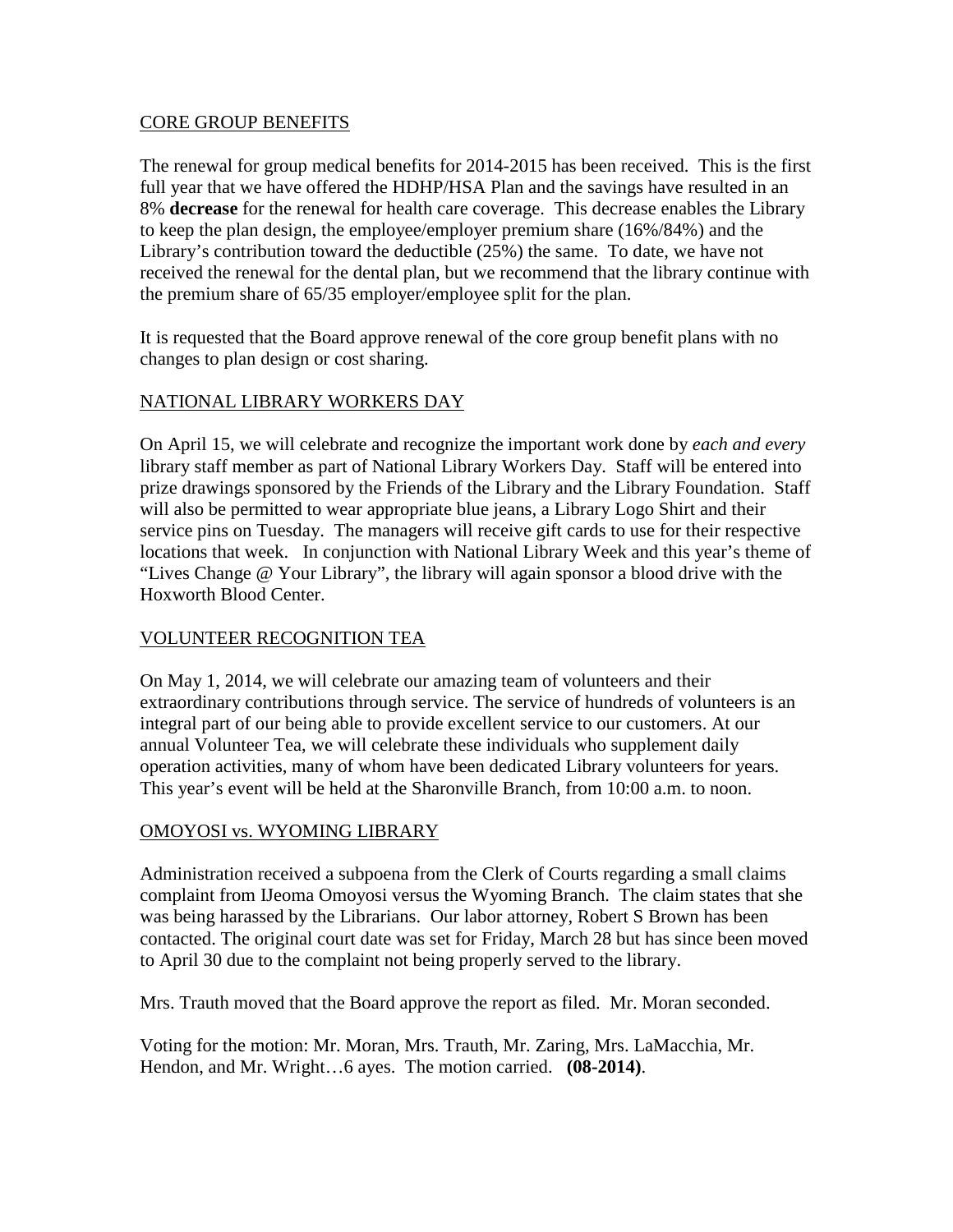## **FISCAL OFFICER'S REPORT**

Ms. DeFosse reported that:

#### 2015 BUDGET

The Hamilton County Budget Commission has allowed the Library to file modified tax budgets since fiscal year 2005, with the understanding that ongoing approval is subject to annual review. A request to submit a modified 2015 budget was submitted to the Budget Commission on March 24, 2014.

#### 2013 AUDIT

Balestra, Harr & Scherer, CPAs, will begin fieldwork for the annual audit on April 14, 2014.

#### OHIO LIBRARY COUNCIL (OLC) FISCAL OFFICER CONFERENCE

She will be attending the OLC Public Library Fiscal Officer Conference in Lewis Center, Ohio on April 24 and April 25. The conference will provide her with the annual 6 hours of training required by the Treasurer's Office and provide the opportunity for professional development.

## **LIBRARY OPERATIONS – SERVICES COMMITTEE REPORT**

Mr. Moran introduced Tom Gardner:

#### CHEVIOT BRANCH MANAGER TOM GARDNER

Tom Gardner began his career at the Library in 1997 as a Student Assistant at the Wyoming Branch. After several months, Tom was appointed a part-time Library Services Assistant at the North Central Branch where he remained for the next several years. In 2000, Tom was promoted to the position of Library Services Floater, and in 2006 Tom received his MLS degree from Indiana University and was promoted to the position of Teen Librarian at the Cheviot Branch. In 2010, Tom was promoted to Manager of the Greenhills Branch and in 2012 he was promoted to his current position as Cheviot Branch Manager. During his career, Tom has served on the Serving Everyone, Customer Service Philosophy, and Staff Development Day Project Teams.

#### COMMUNITY OUTREACH A TOP PRIORITY AT CHEVIOT

Tom thanked the Board for their support. He stated that developing strong relationships with schools and community groups has been a focus of the Cheviot branch staff, and has helped raise awareness of the branch in the community. Some examples include the Cheviot Police Association participating in three yearly programs geared toward neighborhood children and the Library providing crafts for the over 200 children that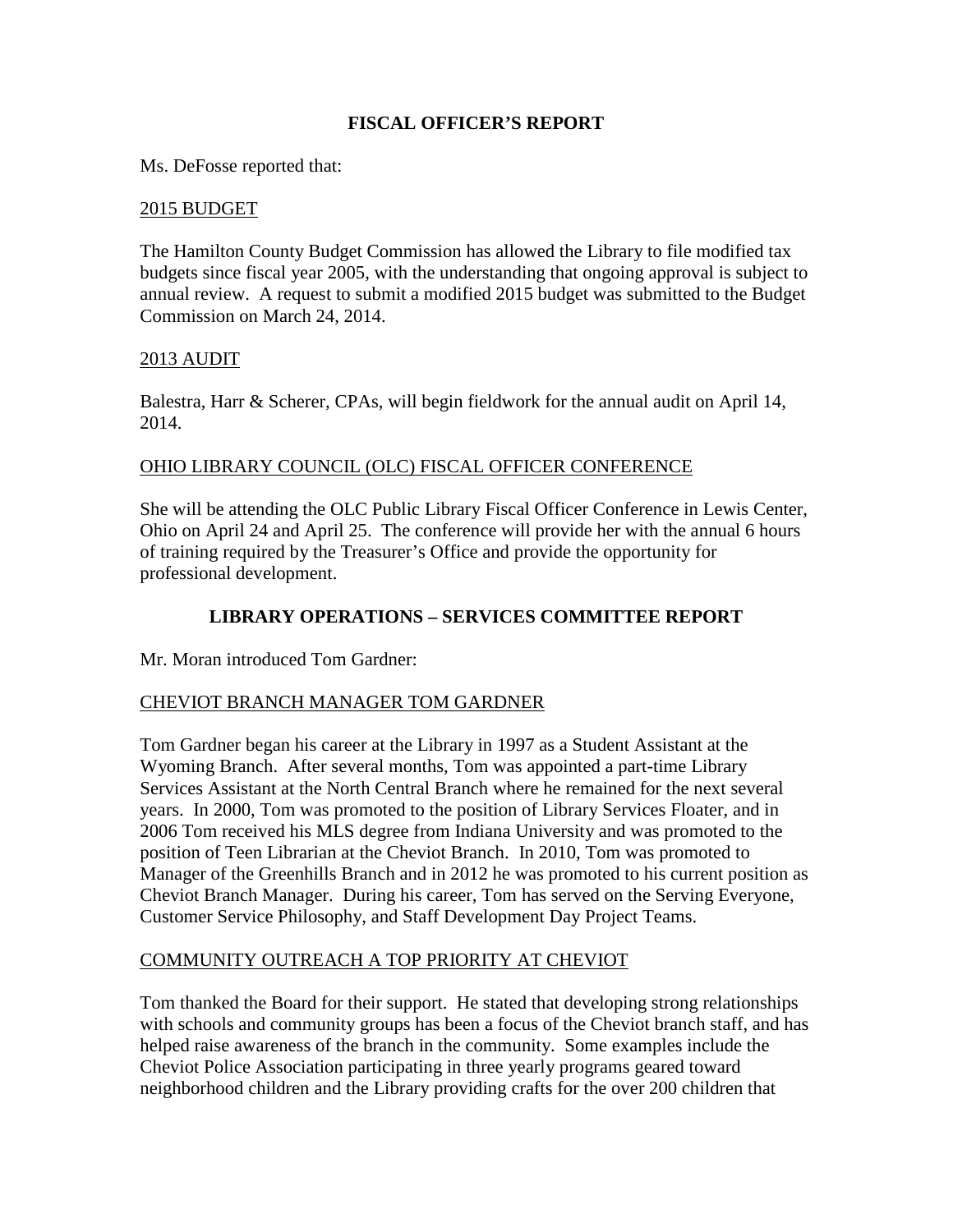attend the community's annual Easter Egg Hunt, Halloween Spooktacular, and Christmas Party. Also, on June 28<sup>th</sup> and 29<sup>th</sup>, the Cheviot Branch will again have a booth at the annual WestFest street festival organized and sponsored by the CWCA. A strong outreach message that will be delivered to schools and community groups over the next few months is the Summer Learning Program, which is always an exciting and well received program by Cheviot users. Brain Camp will also be offered at the branch the week of June 9.

# SUMMER LEARNING PROGRAM, MAY 31 – JULY 31

Library staff is preparing for a busy summer with an expansion of our traditional summer programming to include a broader menu of services that target school-age children, especially those most at risk of not reading on grade level by Grade 3. The Summer Learning Program will consist of four primary components.

- The traditional Summer Reading program for all ages will continue to be offered with reading incentives including books, school/art supplies, and backpacks. We will be expanding our program to make it more attractive to adults of all ages.
- Utilizing the Summer Camp Reading (SCR) program developed locally in 2010, targeted intervention programs will serve seven specific neighborhoods including Bond Hill, College Hill, Corryville, Northside, Pleasant Ridge, Price Hill, and Westwood. Each site will have a 3-to-1 child/adult ratio with four hours of literacy-based programming per day and at least 30 minutes of one-on-one tutoring each day provided by certified reading specialists. Pre and post-testing for each child will provide data-driven instruction and measurable outcomes.
- Brain Camps, one-day or week-long summer camp experiences for school-aged children, will provide fun and developmentally appropriate learning experiences that emphasize literacy skills. Brain Camps will be offered at all Library locations with an emphasis on the seven targeted branches.
- Summer Lunch Service will offer daily nutritious meals at selected locations to all children ages 18 and under in partnership with Cincinnati Public Schools and Window Arts Enrichment. Literacy-based activities will accompany the free lunch service to encourage daily reading and learning activities with their peers.

To better gauge the success of the Summer Learning Program, we will track increases in the number of students who participated in and completed Summer Learning from the targeted schools, the number of items checked out from the deposit collections, and the number of children from these schools who signed up for a library card.

Marketing plans for Summer Learning will include traditional marketing collateral, such as posters, bookmarks and flyers, as well as a Summer Learning website and ecommunications to cardholders and targeted groups. The Library marketing team has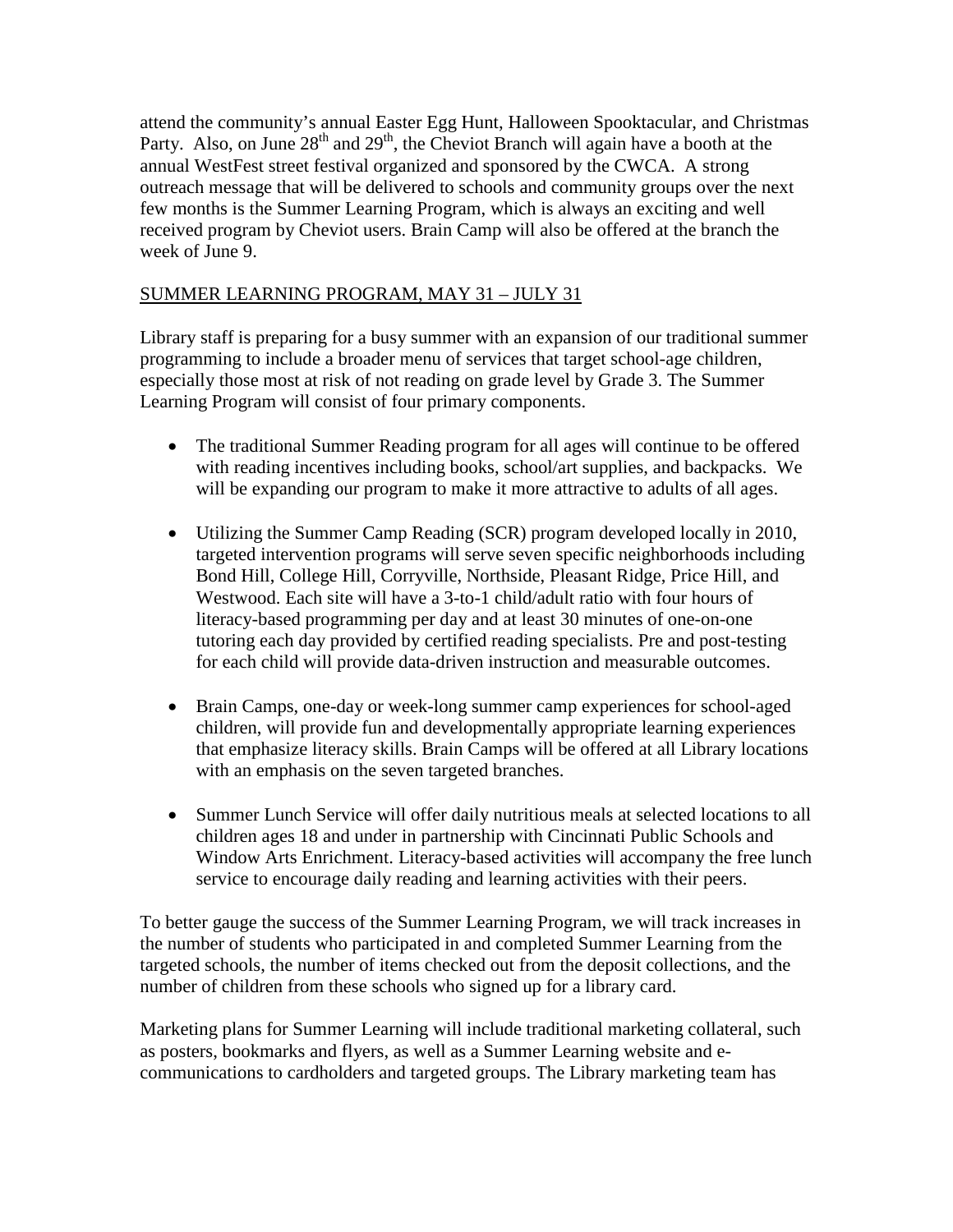pitched media sponsorships for PSAs, print and web ads, social media and blog mentions and also plans on pay per click keyword advertising on Google, Bing and Facebook.

Mr. Edwards reported that:

## NEW STREAMING VIDEO SERVICES AVAILABLE

Two additional options for streaming videos are now or will soon be available to Library Customers. First, IndieFlix, a streaming movie service featuring award-winning independent films, shorts, and documentaries from around the world, was made available to Library customers on April 1. Second, coming May 1 from Overdrive, the Library's primary eBook vendor, will be a collection of 220 streaming videos including hits from Starz Digital Media like *Silver Linings Playbook* and *The King's Speech*.

Mr. Moran reported that:

## MARKETING COMMUNICATIONS STRATEGIST HIRED

After a long, exhaustive search Maelynn Foster-Hudson was hired as the new Marketing Communication Strategist and started on February 17. Maelynn comes to the Library with an extensive marketing and communications background in the public and private sectors. She holds a BA in Communications, a Masters in Public Service Administration, and is accredited in change management and a certified Six Sigma Green Belt. She will oversee all Library marketing efforts.

## WEB CATALOG UPGRADED TO ENCORE ES

The Library has recently upgraded our web-based catalog to Encore ES. The new version of Encore has a number of improvements that enhance the cardholder's experience. Most of interest to users is that they will now see all 3M eBooks in the catalog and be able to check out those eBooks without leaving the catalog. This functionality will be available in a future upgrade for eBooks provided by Overdrive, the Library's largest eBook vendor.

Mr. Edwards reported that:

## *Programs and Exhibits of Note:*

## SIX@SIX LECTURE SERIES: UNEARTHING BODIES, REVEALING MEMORIES: EXAMINING TRANSITIONAL JUSTICE PRACTICES IN CONTEMPORARY SPAIN

From 1936 to 1976, over 70,000 people were executed in Spain by the country's civil guard. Kajsa Larson will explore how the recuperation of civil war memory is manifested through popular culture, public demonstrations, new government legislation and the grassroots efforts of common citizens. This lecture will be held in the Main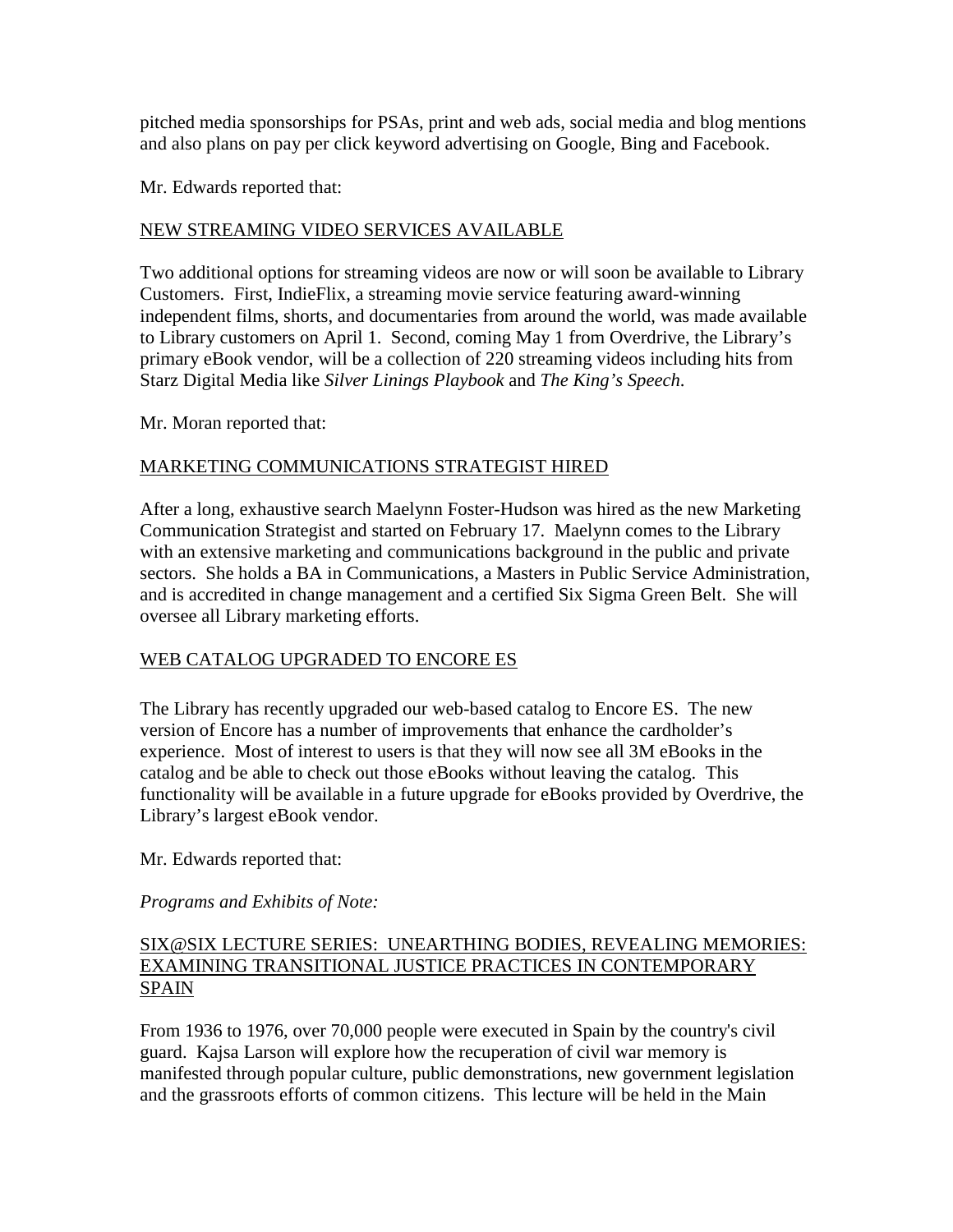Library's Reading Garden Lounge on April 8 at 6pm and is presented as part of Northern Kentucky University's Six@Six Lecture Series.

## CINCINNATI LIBRARY COMIC-CON

This program, which will take place at the Main Library on May 10 from 1:00-6:00pm, will feature artists, writers, game creators, and event partner booths, a panel discussion with writers working in the field, free comic books in celebration of Free Comic Book Day, painting, a board and card gaming area, a kid's gaming booth, the chance to get photos taken with your favorite television, movie, and comic book characters and more.

## SMART INVESTING @YOUR LIBRARY

A series of programs and content to assist teens in building their financial literacy will resume this summer at the Library. Thanks to a generous two-year grant from the Financial Industry Regulatory Authority Foundation, Teen Services staff will present programs to engage teens with hands-on activities, games, and materials for better understanding of personal finance topics. The programs will be lead and presented by Teen Librarians and grant partner The Ohio State University Extension Office.

Mr. Wright inquired how to register. Mr. Edwards indicated registration is on the website with your Library card.

## ARTISTS REACHING CLASSROOMS

The Taft Museum of Art's annual Artists Reaching Classrooms exhibition will be on view April 25 to May 15. Students from 12 area high schools will exhibit a variety of artwork, including painting, photography, digital design and ceramics. Each work is accompanied by an artist's statement, providing an explanation of the student's process and intent.

## ARCHITECTURE BY CHILDREN

Architecture By Children (ABC), Cincinnati's annual student architectural design education program and competition, will have over 200 student projects representing 38 Greater Cincinnati area schools on display at the Main Library from April 27 – May 3. The ABC 2014 design problem, "UrbanEDGE" challenged students in grades K-12 to develop the four blocks of highway 'covers' over Ft. Washington Way between  $2<sup>nd</sup>$  and 3<sup>rd</sup> Streets from Elm to Main.

# *CONSENT AGENDA ITEMS*

Mr. Wright presented the following items for approval:

• Minutes of the Regular Meeting held February 11, 2014.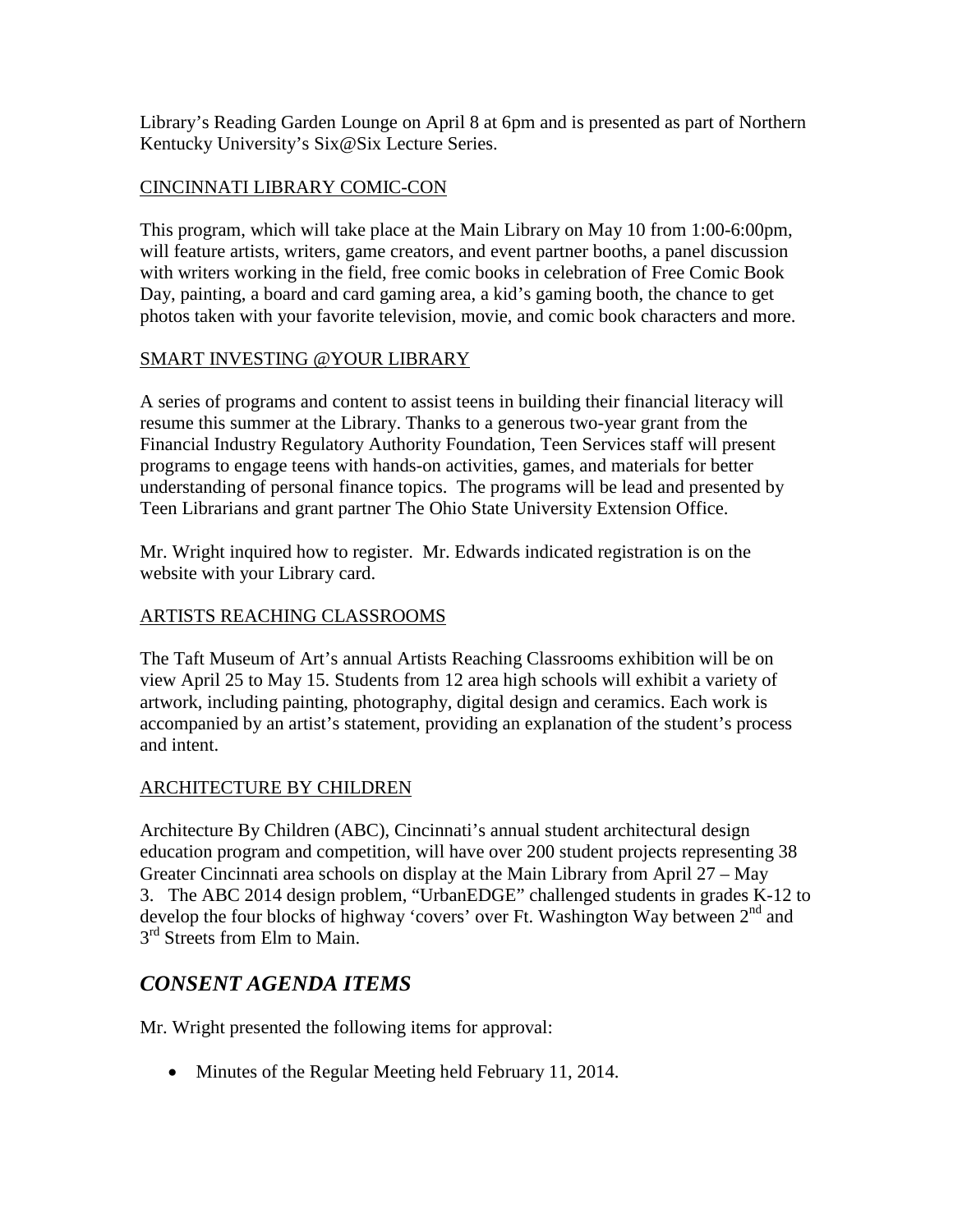• Investment Report (summary of invested balances) as of February 28, 2014 and March 31, 2014.

|                                           | Amount          | Amount          |
|-------------------------------------------|-----------------|-----------------|
|                                           | 2/28/2014       | 3/31/2014       |
| <b>Operating Account</b>                  |                 |                 |
| General Fund                              | \$16,242,283.65 | \$13,153,819.89 |
| Insurance/Indemnification                 | 230,000.00      | 230,000.00      |
| Special Revenue Funds                     | 381, 393. 75    | 454,342.56      |
| Building and Repair                       | 5,455,582.26    | 6,229,276.96    |
| Permanent Trust Funds                     | 1,614,557.95    | 1,600,351.59    |
|                                           | \$23,923,817.61 | \$21,667,791.00 |
| <b>STAR Ohio</b>                          |                 |                 |
| Building and Repair                       | 1,046,726.43    | 1,046,742.20    |
| <b>Managed Investments (Trust Funds):</b> |                 |                 |
| Permanent Trust Funds                     | \$6,733,132.00  | \$6,733,132.00  |
| <b>GRAND TOTAL</b>                        | \$31,703,676.04 | \$29,447,665.20 |

- Monthly Financial Reports for the periods ending February 28, 2014 and March 31, 2014.
- Personnel Change Report reflects changes through March 29, 2014.

| <b>Action</b>      | Agency                                            | <b>Position Title</b>                          | <b>FTE</b> | <b>Employee Name</b>     |
|--------------------|---------------------------------------------------|------------------------------------------------|------------|--------------------------|
| <b>APPOINTMENT</b> | <b>BOND HILL BRANCH</b>                           | <b>HOMEWORK AIDE</b>                           | 0.30       | EDWARDS, AALIYAH         |
| <b>APPOINTMENT</b> | CATALOGING &<br><b>PROCESSING</b>                 | LINE ASST PHYSICAL<br><b>PROCESSING</b>        | 0.50       | <b>SMITH, MARK D</b>     |
| <b>APPOINTMENT</b> | <b>CHILDREN'S LEARNING</b><br><b>CENTER</b>       | <b>SENIOR LIBRARY SRVS</b><br><b>ASSISTANT</b> | 0.50       | MORAND, MICHELLE         |
| <b>APPOINTMENT</b> | <b>CLIFTON BRANCH</b>                             | <b>LIBRARY SERVICES</b><br><b>ASSISTANT</b>    | 0.50       | SMALLWOOD, LAUREN        |
| <b>APPOINTMENT</b> | <b>CORRYVILLE BRANCH</b>                          | <b>LIBRARY SERVICES</b><br><b>ASSISTANT</b>    | 0.50       | CHRISTIAN, MELISSA       |
| <b>APPOINTMENT</b> | <b>CORRYVILLE BRANCH</b>                          | <b>LIBRARY SERVICES</b><br><b>ASSISTANT</b>    | 0.50       | HOSCH, DOMINIQUE         |
| <b>APPOINTMENT</b> | <b>DELHI TOWNSHIP</b><br><b>BRANCH</b>            | <b>LIBRARY SERVICES</b><br><b>ASSISTANT</b>    | 0.50       | MACKLIN, HANNAH          |
| <b>APPOINTMENT</b> | <b>FACILITY OPERATIONS</b>                        | <b>CONSTRUCTION</b><br><b>MANAGER</b>          | 1.00       | PETERSON, ANGELA         |
| <b>APPOINTMENT</b> | <b>GROESBECK BRANCH</b>                           | <b>STUDENT SHELVER</b>                         | 0.30       | <b>BUCHERT, CARRIE</b>   |
| <b>APPOINTMENT</b> | <b>INFORMATION &amp;</b><br><b>REFERENCE DEPT</b> | <b>SHELVER</b>                                 | 0.50       | <b>GARDINER, JULIA</b>   |
| <b>APPOINTMENT</b> | <b>LOVELAND BRANCH</b>                            | <b>LIBRARY SERVICES</b><br><b>ASSISTANT</b>    | 0.50       | PITTINGER, FAITH         |
| <b>APPOINTMENT</b> | <b>MADEIRA BRANCH</b>                             | <b>STUDENT SHELVER</b>                         | 0.30       | KISER, NICHOLAS          |
| <b>APPOINTMENT</b> | MAINTENANCE &<br><b>CUSTODIAL SRV</b>             | <b>HVAC MECHANIC</b>                           | 1.00       | <b>WINCHESTER, JASON</b> |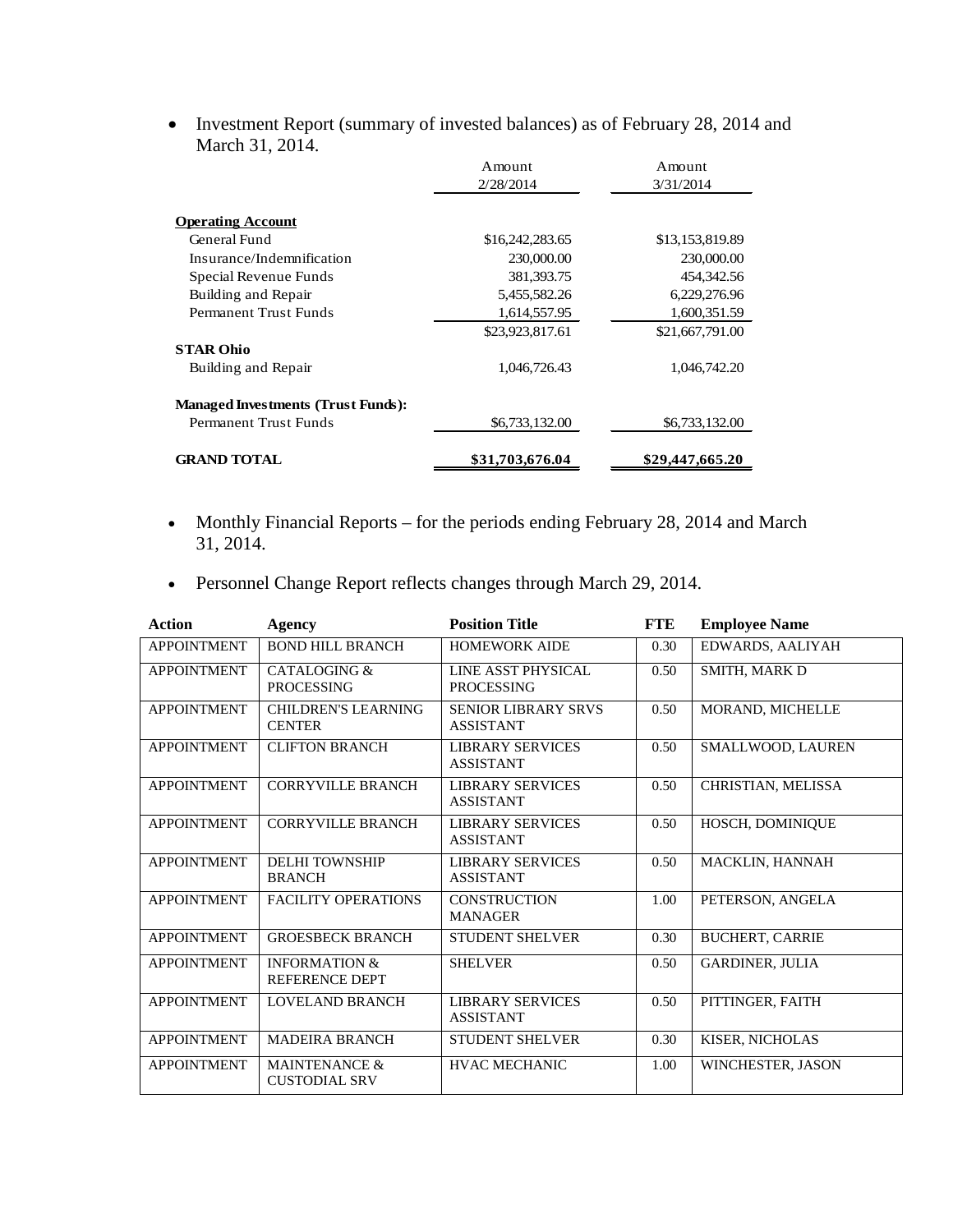| <b>APPOINTMENT</b> | <b>MARIEMONT BRANCH</b>                            | <b>LIBRARY SERVICES</b><br><b>ASSISTANT</b>    | 0.50 | TAYLOR, LINDSAY               |
|--------------------|----------------------------------------------------|------------------------------------------------|------|-------------------------------|
| <b>APPOINTMENT</b> | <b>MARKETING</b>                                   | <b>GRAPHICS/VIDEO</b><br><b>SPECIALIST</b>     | 1.00 | <b>OTTEN, EMILY M</b>         |
| <b>APPOINTMENT</b> | <b>MARKETING</b>                                   | MARKETING COMM.<br><b>STRATEGIST</b>           | 1.00 | FOSTER HUDSON, MAELYNN        |
| <b>APPOINTMENT</b> | MONFORT HEIGHTS<br><b>BRANCH</b>                   | STUDENT SHELVER                                | 0.30 | HEDGER, CHRISTIAN             |
| <b>APPOINTMENT</b> | MT. HEALTHY BRANCH                                 | <b>CHILDREN'S LIBRARIAN</b>                    | 1.00 | HOFFER, CAITLIN               |
| <b>APPOINTMENT</b> | <b>READING BRANCH</b>                              | <b>HOMEWORK AIDE</b>                           | 0.30 | HARRINGTON, ALEXANDER         |
| <b>APPOINTMENT</b> | <b>SORTING &amp; MATERIALS</b><br><b>RETRIEVAL</b> | PAGE                                           | 0.50 | REED, JESSICA                 |
| <b>APPOINTMENT</b> | <b>HARRISON BRANCH</b>                             | STUDENT SHELVER                                | 0.30 | BERNHARDT, LUKE A.            |
| <b>APPOINTMENT</b> | <b>MIAMI TOWNSHIP</b><br><b>BRANCH</b>             | <b>LIBRARY SERVICES</b><br><b>ASSISTANT</b>    | 0.50 | RIPPERGER, ROBERT             |
| <b>CHANGE</b>      | <b>CIRCULATION SERVICES</b>                        | <b>LIBRARY SERVICES</b><br><b>ASSISTANT</b>    | 0.60 | HALVORSON, MATTHEW D.         |
| <b>CHANGE</b>      | <b>CIRCULATION SERVICES</b>                        | <b>OFFICE CLERK</b>                            | 1.00 | MAYO, MARC A.                 |
| <b>CHANGE</b>      | <b>MARIEMONT BRANCH</b>                            | <b>LIBRARY SERVICES</b><br><b>ASSISTANT</b>    | 0.60 | SEMPSROTT, NATHANIEL A        |
| <b>CHANGE</b>      | POPULAR LIBRARY                                    | <b>STUDENT SHELVER</b>                         | 0.30 | AUFMANN, DANIEL L             |
| <b>DEMOTION</b>    | <b>CATALOGING &amp;</b><br><b>PROCESSING</b>       | <b>CATALOGING ASS'T</b>                        | 1.00 | RIDDLE, NICOLE M              |
| <b>DEPARTURE</b>   | <b>BOND HILL BRANCH</b>                            | <b>SENIOR LIBRARY</b><br><b>ASSISTANT</b>      | 0.50 | CLEMENTS-BROD, NAOMI          |
| <b>DEPARTURE</b>   | <b>CATALOGING &amp;</b><br><b>PROCESSING</b>       | LINE ASST ELECTRONIC<br><b>PROCESSIN</b>       | 1.00 | RODENHAUSER, KEITH E.         |
| <b>DEPARTURE</b>   | <b>CATALOGING &amp;</b><br><b>PROCESSING</b>       | LINE ASST ELECTRONIC<br><b>PROCESSIN</b>       | 1.00 | JENKINS, NATALIE D.           |
| <b>DEPARTURE</b>   | <b>CHILDREN'S LEARNING</b><br><b>CENTER</b>        | CHILDREN'S LIBRARIAN                           | 1.00 | MULCAHY, JENNIFER L           |
| <b>DEPARTURE</b>   | <b>CHILDREN'S LEARNING</b><br><b>CENTER</b>        | <b>SENIOR LIBRARY SRVS</b><br><b>ASSISTANT</b> | 0.50 | HERBERS, EDWARD C             |
| <b>DEPARTURE</b>   | <b>DELHI TOWNSHIP</b><br><b>BRANCH</b>             | <b>STUDENT SHELVER</b>                         | 0.30 | BARRIER, KATHERINE M.         |
| <b>DEPARTURE</b>   | <b>GENEALOGY</b>                                   | SENIOR LIBRARY SRVS<br><b>ASSISTANT</b>        | 0.50 | RANEY, LISA A                 |
| <b>DEPARTURE</b>   | <b>GROESBECK BRANCH</b>                            | STUDENT SHELVER                                | 0.30 | BEHRMANN, JENNA               |
| <b>DEPARTURE</b>   | <b>INFORMATION &amp;</b><br>REFERENCE DEPT         | <b>SENIOR LIBRARY SRVS</b><br><b>ASSISTANT</b> | 0.50 | AGRICOLA, STEPHEN S.          |
| <b>DEPARTURE</b>   | <b>INFORMATION &amp;</b><br>REFERENCE DEPT         | SENIOR LIBRARY SRVS<br><b>ASSISTANT</b>        | 0.60 | CODE, AMY J                   |
| <b>DEPARTURE</b>   | <b>MADEIRA BRANCH</b>                              | <b>LIBRARY SERVICES</b><br><b>ASSISTANT</b>    | 0.60 | CEDILLO, THEODORE R.          |
| <b>DEPARTURE</b>   | <b>MADEIRA BRANCH</b>                              | <b>STUDENT SHELVER</b>                         | 0.30 | <b>CROWLEY, BLAKE ERIKSON</b> |
| <b>DEPARTURE</b>   | MAINTENANCE &<br><b>CUSTODIAL SRV</b>              | <b>CUSTODIAN</b>                               | 0.50 | HARRIS, AIRIAL A              |
| <b>DEPARTURE</b>   | <b>MARIEMONT BRANCH</b>                            | <b>LIBRARY SERVICES</b><br><b>ASSISTANT</b>    | 0.60 | KLEESATTEL, BENJAMIN R.       |